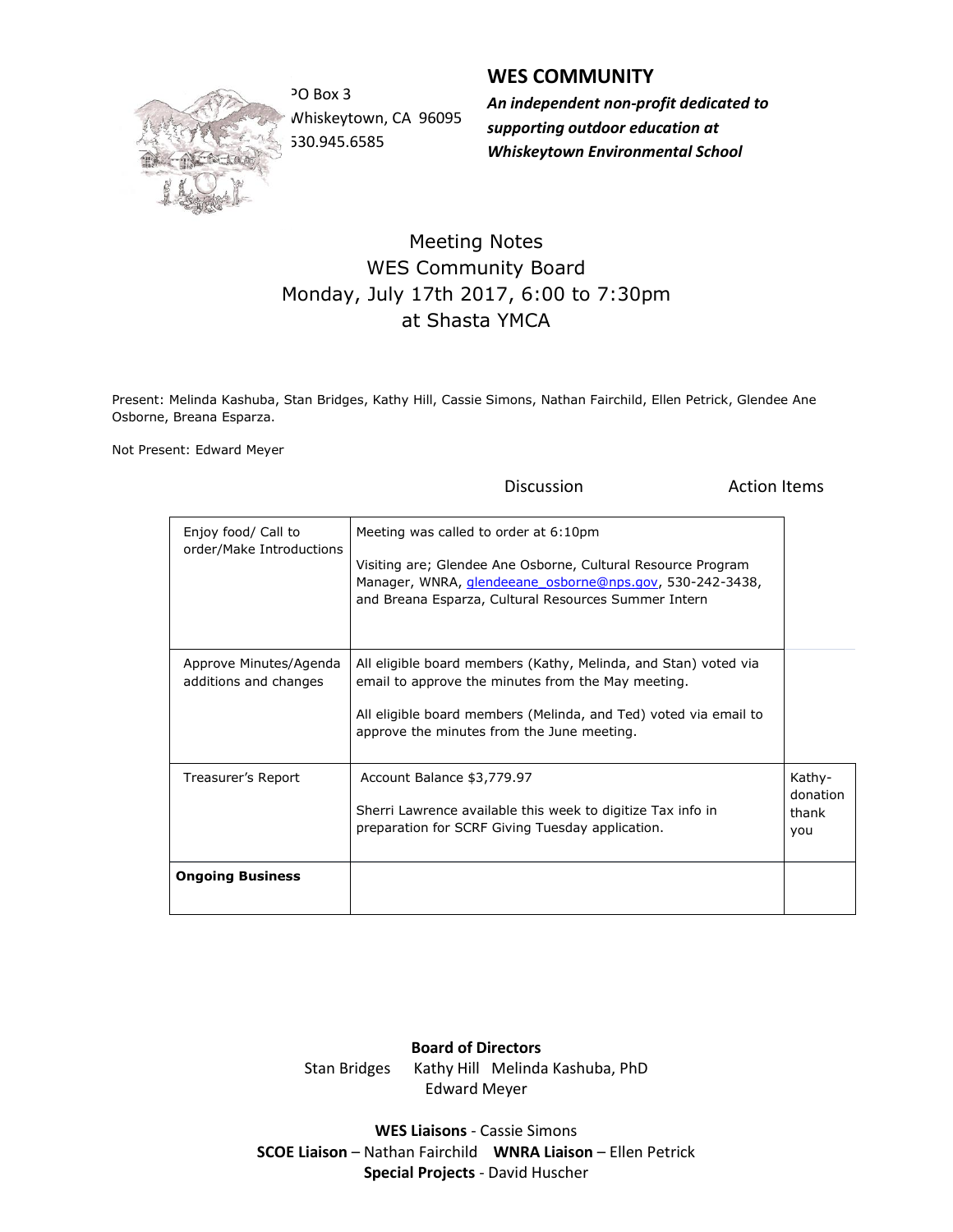| <b>SCOE Update</b> | Summer Camps rolling, good numbers for attendance.<br>John Chau expected %100 recovery from Rattlesnake bite.                                                                                                                              |                                                                                                                 |
|--------------------|--------------------------------------------------------------------------------------------------------------------------------------------------------------------------------------------------------------------------------------------|-----------------------------------------------------------------------------------------------------------------|
|                    | Planning curriculum writing for Day Program and Residential<br>program in Fall season.                                                                                                                                                     |                                                                                                                 |
|                    | WES will be a location for NGSS trainings, fliers being prepared.<br>Project WET and Learning Tree workshop October 21,22. Ellen<br>noted that October 22 has a conflict with the Salmon Festival.                                         |                                                                                                                 |
|                    | Chevron Letter still to be sent.                                                                                                                                                                                                           |                                                                                                                 |
|                    | Still shopping for Stream Table. Nate will consult kitchen people to<br>consider options the are \$8,000 to \$20,000 range.                                                                                                                |                                                                                                                 |
| <b>WNRA Update</b> | Senior Passport so popular that cards have run out. Seniors are<br>eager to buy \$10 pass by August 28th, when price increases to<br>\$80.                                                                                                 | WNRA-<br>Need to<br>submit<br>name<br>change<br>request<br>to Stay<br>Board of<br>Geograp<br>hic name<br>change |
|                    | Bat events at Oak Bottom, 8pm, Thursday July 20th and Saturday<br>July 22nd.                                                                                                                                                               |                                                                                                                 |
|                    | Long Range Plan will refer to WES instead of NEED.                                                                                                                                                                                         |                                                                                                                 |
|                    | Work order is in process for NEED sign to read Whiskeytown<br>Environmental School. Discussed including "at Historic NEED<br>Camp" below.                                                                                                  |                                                                                                                 |
|                    | Melinda pointed out that a name change request can be submitted<br>to the State Board of Geographic change, so that maps show WES<br>as the location instead of NEED.                                                                      |                                                                                                                 |
|                    | Established 1971. Breana Esparza, Cultural Resources Summer<br>Intern, has been doing research for Cultural Significance of the<br>site and confirmed that May of 1971 was the dedication and<br>opening of the outdoor education program. |                                                                                                                 |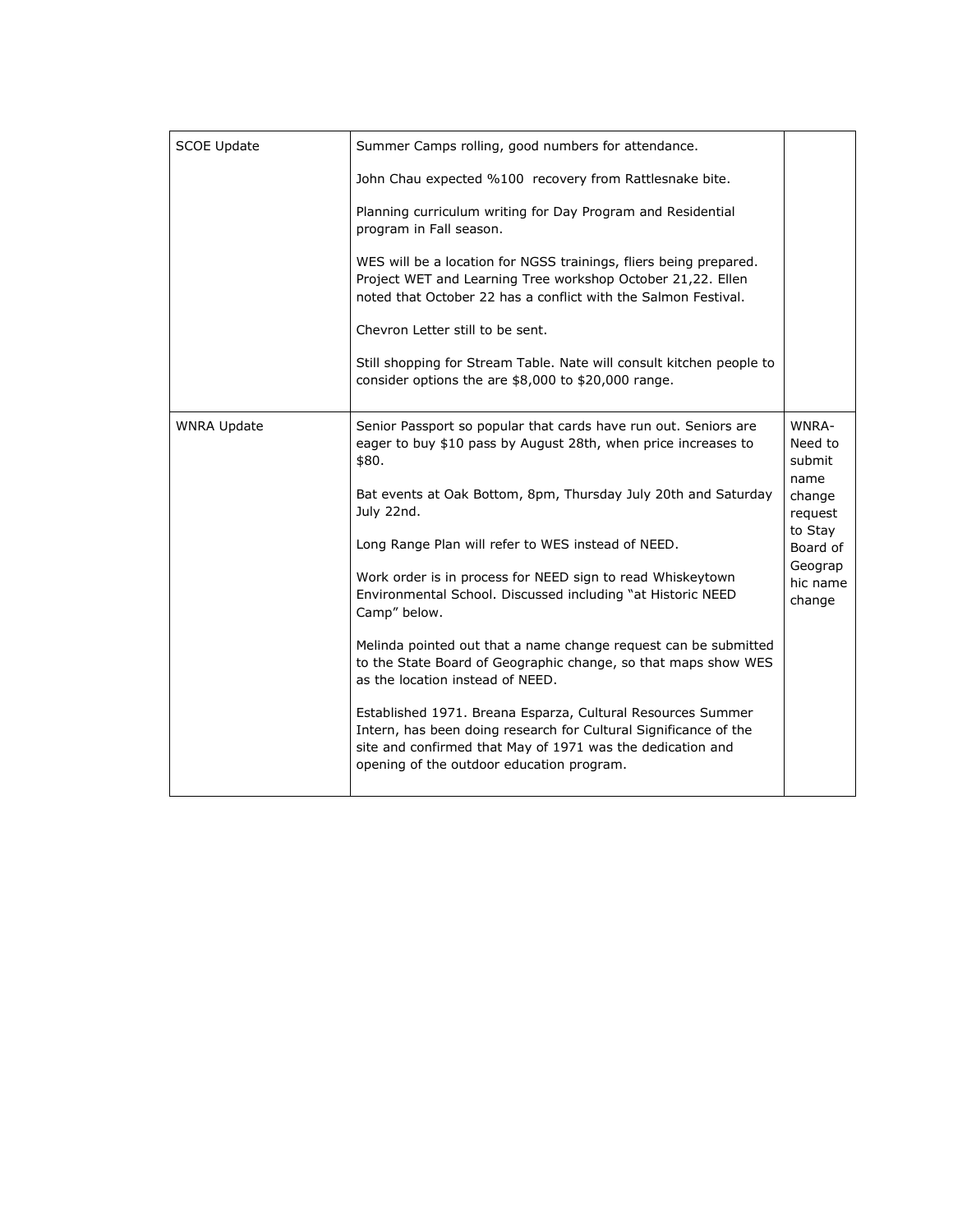| <b>Outdoor Educational</b>                                                       | Grant is due Sept. 1st. 60 day later a letter of CEQA (California                                                                                                                                                                                                                                                                                                                                                                                                                                                                                                                                                                                                                                                                                                          | Based                                                                                                                         |
|----------------------------------------------------------------------------------|----------------------------------------------------------------------------------------------------------------------------------------------------------------------------------------------------------------------------------------------------------------------------------------------------------------------------------------------------------------------------------------------------------------------------------------------------------------------------------------------------------------------------------------------------------------------------------------------------------------------------------------------------------------------------------------------------------------------------------------------------------------------------|-------------------------------------------------------------------------------------------------------------------------------|
| <b>Facilities Grant</b>                                                          | Environmental Quality Act) determination is needed.                                                                                                                                                                                                                                                                                                                                                                                                                                                                                                                                                                                                                                                                                                                        | on needs<br>of SCOE,                                                                                                          |
|                                                                                  | Grant is focused on learning sites. Greater points earned when<br>proposed labor costs are funded by the non-profit instead of<br>requested as part of the grant so money is focused on materials.<br>Maximum amount is \$500,000.                                                                                                                                                                                                                                                                                                                                                                                                                                                                                                                                         | Board<br>should<br>create<br>committe                                                                                         |
|                                                                                  | This timeline is not doable this year determined by input from<br>Glendee Ane Osborne, Cultural Resource Program Manager. Mostly<br>because the CEQA compliance certification will be better<br>completed after the Cultural Significance Assessment is complete.<br>Glendee is in her second year as Archeologist at WRNA. Research<br>is being conducted this summer by her intern, Breana, to<br>determine eligibility for the Cultural National Register.<br>This determination is likely to take one year.<br>It is possible the site will be eligible for Local Historical<br>Significance. The responsibilities are determined by Section 110.<br>Regulations for Cultural compliance found in Section 106.<br>Glendee suggest that the board make a "List" of site | e to<br>create<br>list of<br>site<br>improve<br>ments<br>that<br>would<br>contribut<br>e to<br>sustaina<br>bility for<br>WES. |
|                                                                                  | improvements that would contribute to the sustainability of<br>outdoor education programs in order to guide the planning for<br>cultural compliance.                                                                                                                                                                                                                                                                                                                                                                                                                                                                                                                                                                                                                       |                                                                                                                               |
| Facebook/Twitter/Website<br>Updates                                              | Edward is continuing to maintain a presence for WES Community<br>on Social Media and learn about utilizing various platforms to build<br>connections within the community.                                                                                                                                                                                                                                                                                                                                                                                                                                                                                                                                                                                                 |                                                                                                                               |
| Progress on Master<br>Contact List                                               | Edward has organized a wide array of previous records of contacts<br>from past paperwork and files and has begun to put them together<br>on a master spreadsheet with the goal of having a completed<br>master list by the August meeting.                                                                                                                                                                                                                                                                                                                                                                                                                                                                                                                                 |                                                                                                                               |
| Quilt Raffle                                                                     | Looking towards School start date of August 14th, 2017.<br>Need to contact schools and create fundraising opportunity for                                                                                                                                                                                                                                                                                                                                                                                                                                                                                                                                                                                                                                                  | Kathy-<br>Need to                                                                                                             |
|                                                                                  | students to sell raffle tickets.                                                                                                                                                                                                                                                                                                                                                                                                                                                                                                                                                                                                                                                                                                                                           | renew<br>raffle<br>permit<br>for 2018                                                                                         |
| <b>Future Business</b>                                                           |                                                                                                                                                                                                                                                                                                                                                                                                                                                                                                                                                                                                                                                                                                                                                                            |                                                                                                                               |
| Planning Committee for<br>the 50 <sup>th</sup> Anniversary of<br><b>WES 2019</b> | tabled till next meeting                                                                                                                                                                                                                                                                                                                                                                                                                                                                                                                                                                                                                                                                                                                                                   |                                                                                                                               |
| Meeting Adjourned                                                                | Adjourned at 7:35 PM                                                                                                                                                                                                                                                                                                                                                                                                                                                                                                                                                                                                                                                                                                                                                       |                                                                                                                               |